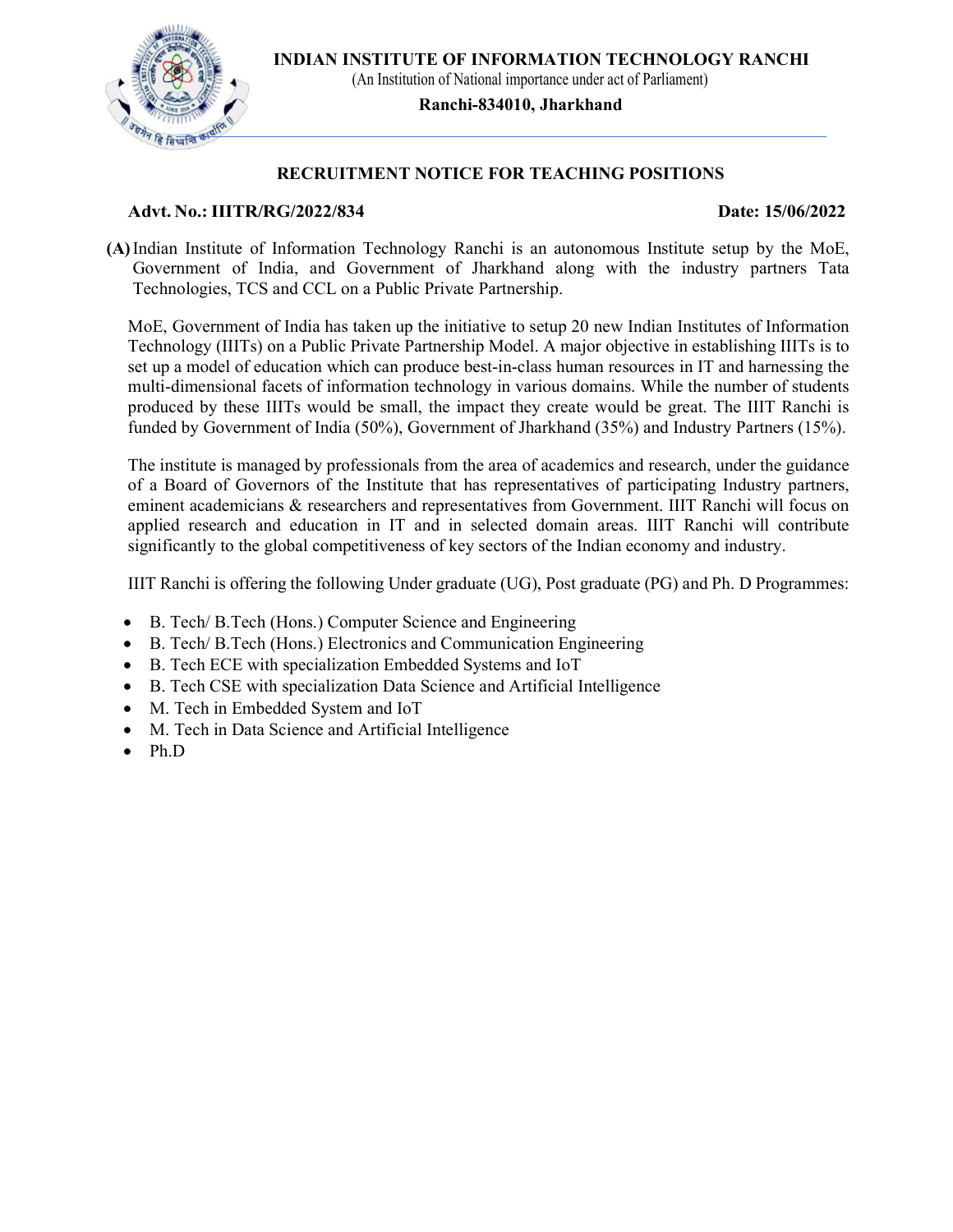The Institute is looking for dedicated, committed and research oriented Indian Nationals including persons of Indian origins and overseas citizen of India to fill up the following vacancies through Direct Recruitment in the Department of Computer Science & Engineering (CSE), Department of Electronics and Communication Engineering (ECE), Department of Mathematics and Department of Humanities/Social Sciences/Management .

| Sl.<br>No. | Name of the Post                                                                                           | Grade        | Level | <b>Vacancies</b> | No. of posts with category      |
|------------|------------------------------------------------------------------------------------------------------------|--------------|-------|------------------|---------------------------------|
| 1.         | <b>Assistant Professor (On</b><br>Contract)<br>In the Dept. of CSE                                         | $\mathbf{I}$ | 10    | 3                | $UR-01$<br>$EWS-01$<br>$OBC-01$ |
| 2.         | <b>Assistant Professor (On</b><br>Contract)<br>In the Dept. of ECE                                         | $\mathbf{I}$ | 10    | 3                | $UR-01$<br>$OBC-01$<br>$SC-01$  |
| 3.         | <b>Assistant Professor (On</b><br>Contract)<br>In the Dept. of<br>Humanities/Social<br>Sciences/Management | $\mathbf{I}$ | 10    | $\mathbf{1}$     | $UR-01$                         |
| 4.         | <b>Assistant Professor (On</b><br>Contract)<br>In the Dept. of<br>Mathematics                              | $\mathbf{I}$ | 10    | $\mathbf{1}$     | $OBC - 01$                      |

(i) Advertisement for the post of Assistant Professor Grade – II Level-10 (On Contract):

(ii) Re-advertisement for the post of Associate Professor & Professor :

| SI.<br>No. | Name of the Post                              | Level | <b>Vacancies</b> | No. of posts with category |
|------------|-----------------------------------------------|-------|------------------|----------------------------|
| 1.         | Associate Professor in Dept. of<br><b>CSE</b> | 13A2  | 2                | $UR-01$<br>$OBC-01$        |
| 2.         | Associate Professor in Dept. of<br>ECE        | 13A2  | 2                | $UR-02$                    |
| 3.         | Professor in Dept. of CSE                     | 14A   | 2                | $UR-02$                    |
| 4.         | Professor in Dept. of ECE                     | 14A   | $\overline{2}$   | <b>UR-01</b><br>OBC-01     |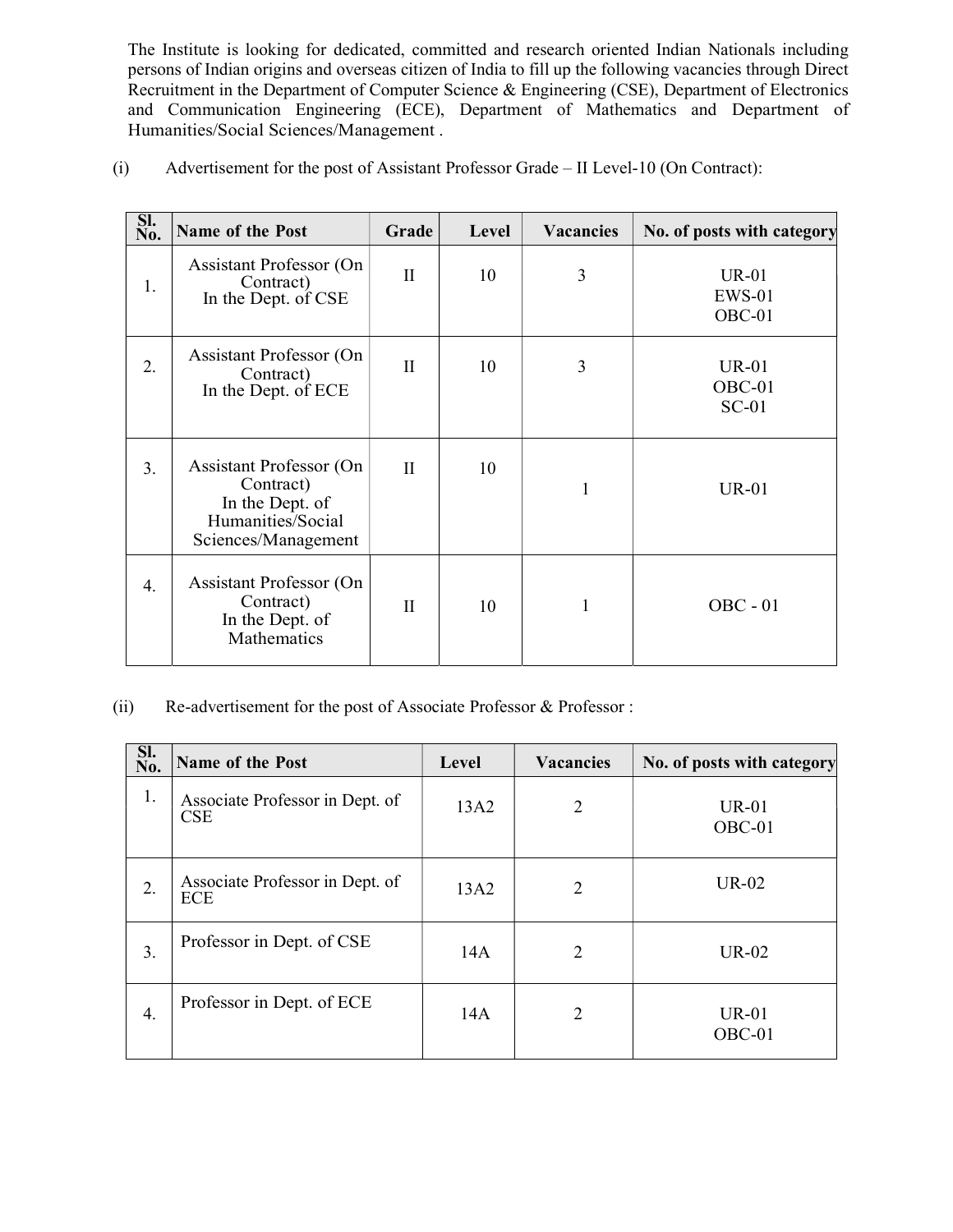NOTE: Candidates applied for the post of Associate Professor and Professor in the Dept. of CSE & ECE against the advertisement no. IIITR/RG/2021/561 dated 14/12/2021 can update their application form. Such candidates/applicants (Associate Professors and Professor for ECE and CSE only) can send their updated application form without attaching any application fee by speed post or registered post to the office of Registrar, IIIT Ranchi referring their last application fee payment proof.

B. Prescribe Minimum Qualification and Experience for Faculty posts in IIIT (Under four-tier flexible faculty structure):

| <b>Designation and Pay</b><br>band and<br><b>Academic Grade</b><br>Pay /Pay Level                                                                                                                                   | <b>Essential</b><br>Qualification | Relevant<br><b>Experience</b> | Other<br><b>Essential</b><br><b>Requirements</b> | <b>Additional</b><br><b>Desirable</b><br><b>Requirements</b> |
|---------------------------------------------------------------------------------------------------------------------------------------------------------------------------------------------------------------------|-----------------------------------|-------------------------------|--------------------------------------------------|--------------------------------------------------------------|
| Assistant<br>Professor<br>$Grade - II$<br>(On Contract)<br>PB-3 with Grade<br>Pay of Rs $6000/+$<br>07 additional non-<br>compounded<br>increments.<br>Level $-10$ as per $7th$<br>CPC and be placed<br>at Rs 70900 | Ph.D.                             | None                          | None                                             | One publication<br>in an SCI Journal                         |

| <b>Designation</b> , Pay<br><b>Band and</b><br><b>Academic Grade Pay</b>                            | <b>Essential</b><br>Qualification | <b>Essential</b><br><b>Requirements</b>                                                                                                                                                                                                                                                                                                                     | <b>Cumulative</b><br><b>Essential Credit</b><br><b>Points</b> |
|-----------------------------------------------------------------------------------------------------|-----------------------------------|-------------------------------------------------------------------------------------------------------------------------------------------------------------------------------------------------------------------------------------------------------------------------------------------------------------------------------------------------------------|---------------------------------------------------------------|
| Associate Professor<br>Pay Band-4 with Grade Pay<br>of Rs.9500 with a<br>minimum pay of<br>Rs.42800 | Ph.D                              | Six years after Ph.D. of<br>which at least three years at<br>the level of Assistant<br>Professor with Academic<br>Grade Pay of Rs.8000.<br>Or<br>Nine years total<br>working experience, of<br>which three years<br>should be after Ph.D.,<br>with at least three years<br>at the level of Assistant<br>Professor with<br>Academic Grade Pay of<br>Rs.8000. | 50                                                            |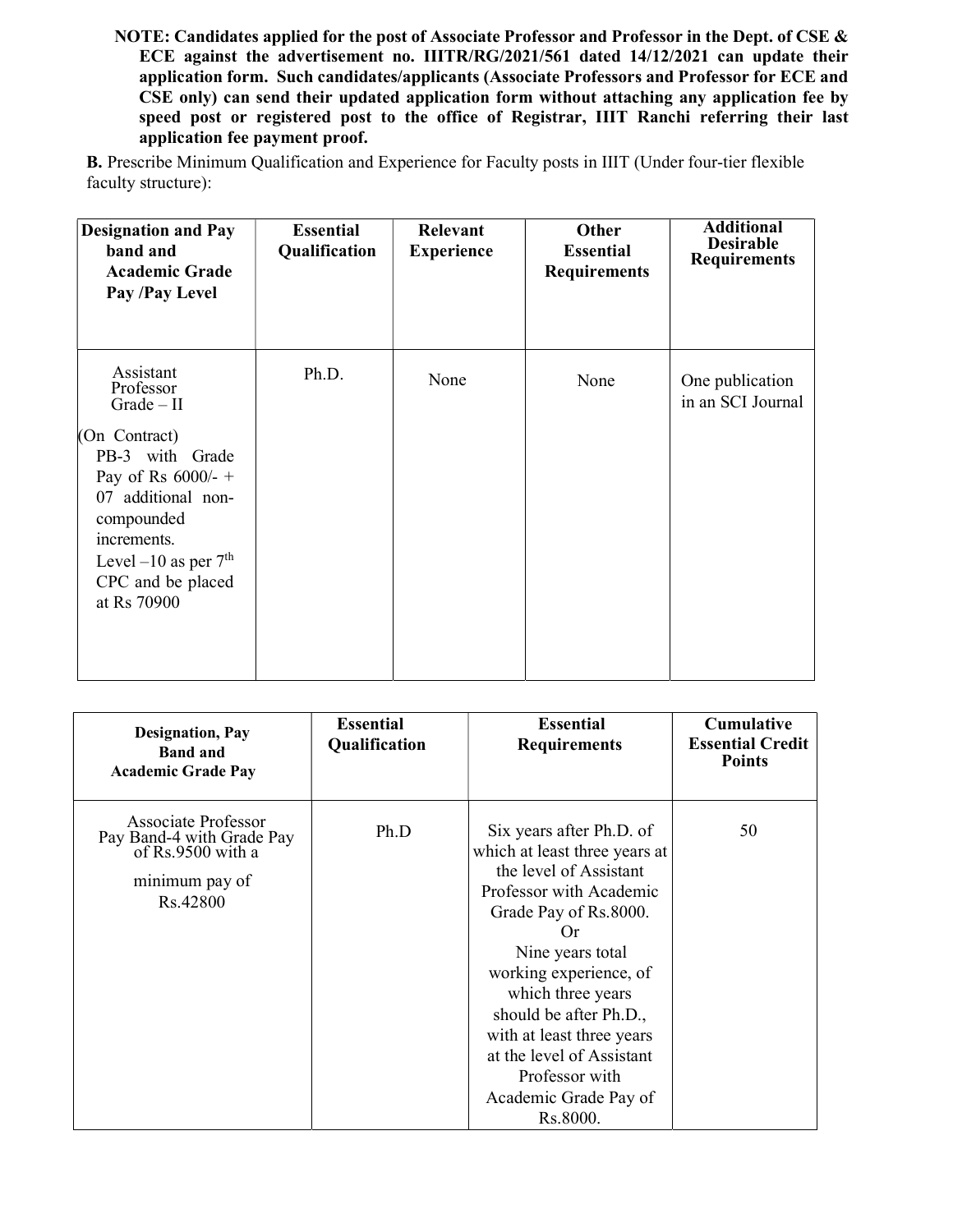| <b>Designation</b> , Pay<br><b>Band and</b><br><b>Academic Grade Pay</b>              | <b>Essential</b><br>Qualification | <b>Essential</b><br><b>Requirements</b>                                                                                                                                                                                                                                                                                                                                                                                                                                                     | <b>Cumulative</b><br><b>Essential Credit</b><br><b>Points</b> |
|---------------------------------------------------------------------------------------|-----------------------------------|---------------------------------------------------------------------------------------------------------------------------------------------------------------------------------------------------------------------------------------------------------------------------------------------------------------------------------------------------------------------------------------------------------------------------------------------------------------------------------------------|---------------------------------------------------------------|
| Professor<br>Pay Band-4 with Grade Pay<br>of Rs.10500 with minimum<br>pay of Rs.48000 | Ph.D                              | Ten years after Ph.D. or<br>thirteen years total working<br>experience, out of which<br>Seven years should be after<br>Ph.D. At least three years at<br>the level of Associate<br>Professor with Academic<br>Grade Pay of Rs.9500 or<br>four years at the level of<br>Associate Professor with<br>Academic Grade Pay of<br>Rs.9000 or<br>Combination of<br>Rs.9000 and Rs.9500 or<br>equivalent in an<br>Institution of repute or<br>Research &<br>Development lab or<br>relevant industry. | 80                                                            |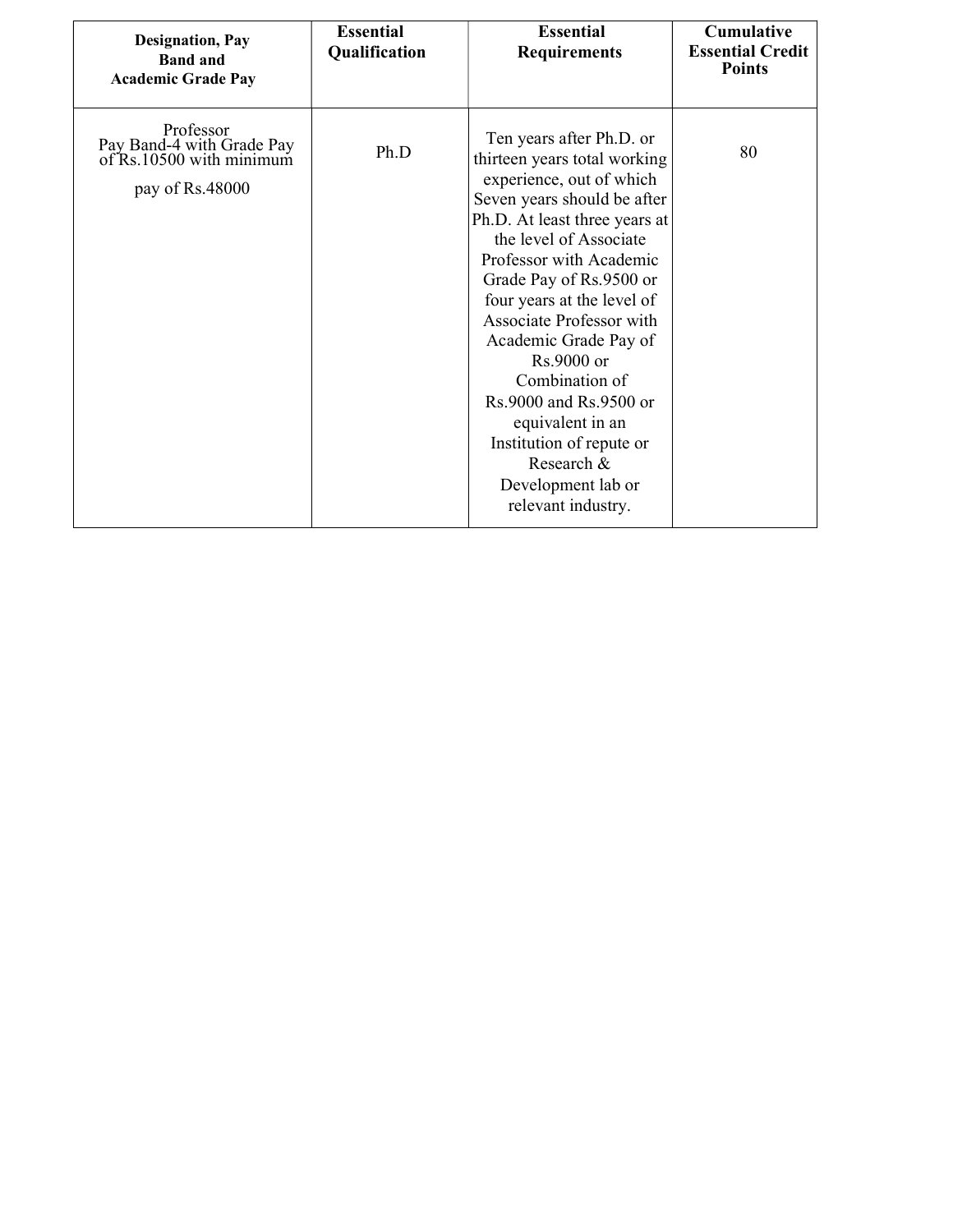# Name of the Department | Relevant Educational Qualifications<br>Experience Computer Science and Engineering None B. Tech in Computer Science Engineering/Information Technology or equivalent degree for Department of Computer Science Engineering & M. Tech or equivalent degree in the relevant field  $\mathcal{R}_{\mathcal{L}}$ Ph.D awarded in the relevant field with consistently good academic record throughout. Electronics and Communication Engineering None B. Tech in Electronics and Communication Engineering or Electronics and Instrumentation Engineering or equivalent degrees for ECE. & M. Tech or equivalent degree in the relevant field & Ph.D awarded in the relevant field with consistently good academic record throughout. Desirable: Expertise in smart sensors, IoT and related field so as to teach and guide projects for B.Tech (H) and M.Tech in ES &IoT. Humanities/Management/ Social Sciences None First Class in Masters' Degree with Ph.D. in relevant branch/discipline. Desirable: The faculty members should have the expertise and experience to engage following courses: Ethics and Human Values, Management Concepts and Organizational Behavior, Entrepreneurship Development, Professional Communication Skills, Foreign Language. Mathematics None First Class in Masters' Degree with Ph.D. in Mathematics. Desirable: The faculty members should have the expertise and experience to engage following courses: Calculus and Differential Equations, Probability and Statistics, Complex variable, Real analysis & Linear Algebra, Discrete Mathematics, Combinatory and Graph Theory, Numerical Methods and Scientific Computing.

# B1: Assistant Professor Grade –II Level-10 (On Contract) applicants must have: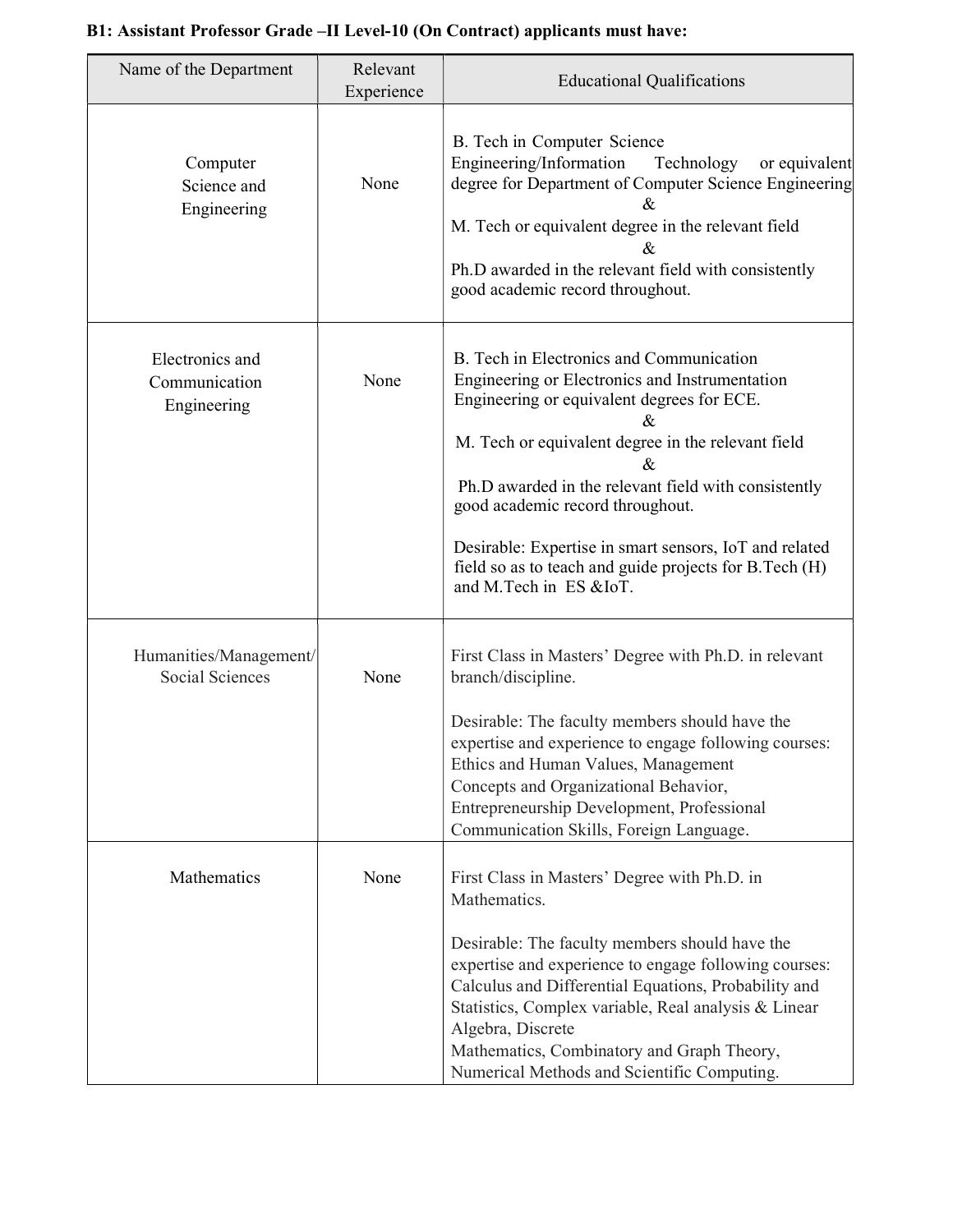Note: For both the departments (CSE and ECE) candidates having PhD degree after B Tech/B.E will also be considered. Candidates must have first class in the preceding degrees i.e. both in B Tech/ B.E and M Tech/M.E. degrees.

## B2: Associate Professor And Professor applicants must have:

(i) For Associate Professor/ Professor in the department of CSE:

B. Tech/B. E. in Computer Science and Engineering/Information Technology or equivalent degree in Computer Science and Engineering/Information Technology.

and

M. Tech/M.E. in Computer Science and Engineering/Information Technology

or equivalent degree in the relevant field of Computer Science and Engineering/Information Technology.

and

Ph.D in the relevant field

(ii) For Associate Professor/ Professor in the department of ECE:

 B. Tech/B.E. in Electronics & Communication Engineering or equivalent degree in Electronics & Communication Engineering.

### and

M. Tech/M.E in Electronics & Communication Engineering or equivalent degree in the relevant field of Electronics & Communication Engineering.

### and

Ph.D. in the relevant field.

Note I: Reservation for candidates will be applicable as per GOI norms.

Note II: This advertisement is governed by four-tier flexible faculty structure in the IIIT.

Note III: The Institute reserves the right to modify / defer or cancel full / part of the advertisement / recruitment at any stage of processing without assigning any reasons.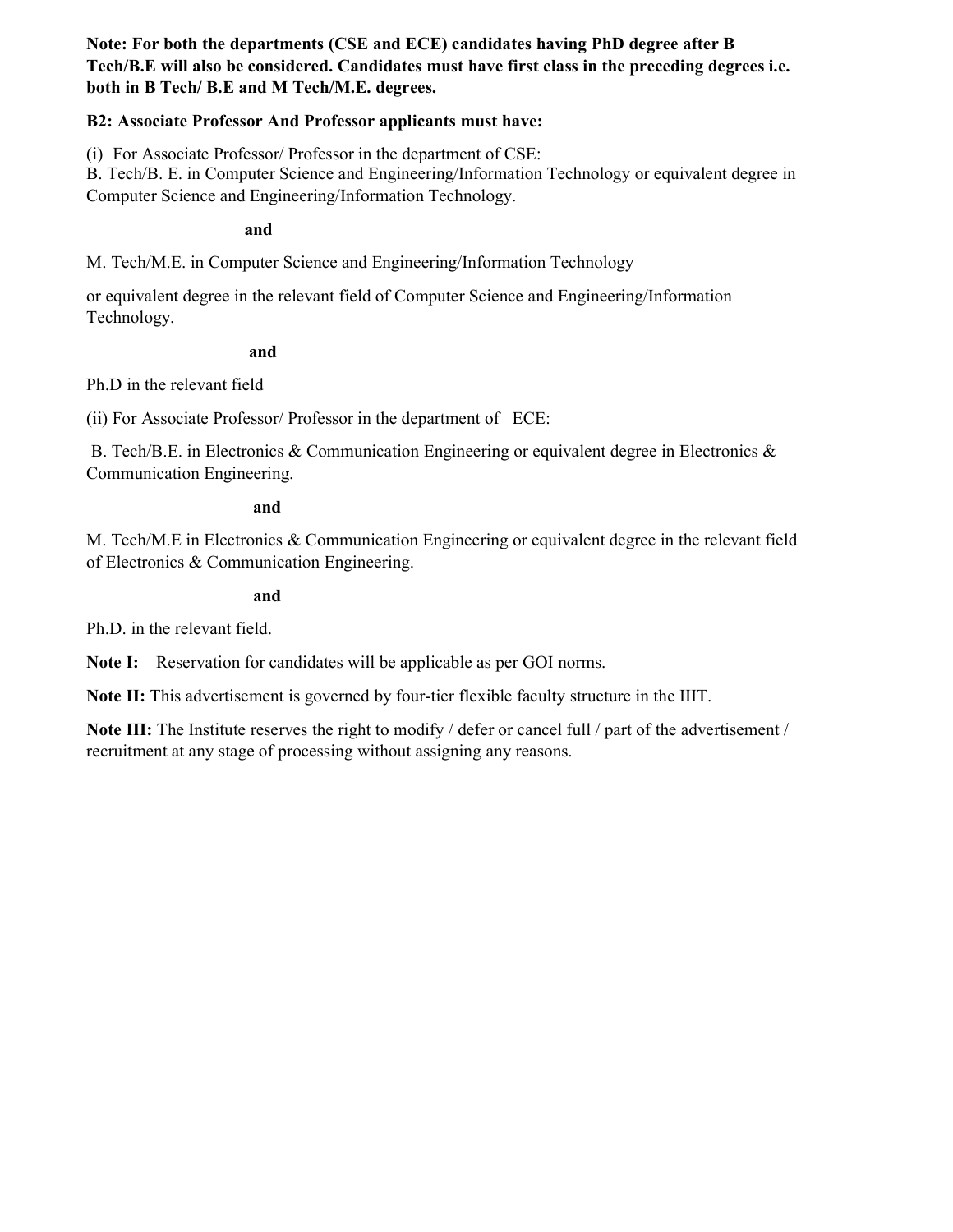## C. Area of Specialization/Subjects:

The following areas of specialization/subjects shall be acceptable:

| Sr.<br>N <sub>0</sub> | <b>Department</b>                                                   | <b>Area of Specialization / Subject</b>                                                                                                                                                                                                                                                                                                                                                                     |
|-----------------------|---------------------------------------------------------------------|-------------------------------------------------------------------------------------------------------------------------------------------------------------------------------------------------------------------------------------------------------------------------------------------------------------------------------------------------------------------------------------------------------------|
| 1.                    | Computer Science &<br>Engineering, and<br>Information<br>Technology | CSE: Specialization in IoT, Cloud Computing, Theoretical Computer<br>science, Advance computer algorithm, High Performance Computing,<br>data Mining, Artificial Intelligence and data science, Pattern<br>recognition, computer Vision, Machine Learning, deep learning,<br>Computer Architecture, Operating System Software engineering,<br>Cyber security, Cryptography and Cyber physical systems.      |
| $\overline{2}$ .      | Electronics &<br>Communication<br>Engineering                       | <b>ECE:</b> Specialization in Communication System, Optical<br>Communication, Photonics Microelectronics, Applied Electronics,<br>Instrumentation and Control, Embedded System & IoT, Energy<br>System and Technologies, VSLI Design, Microwave Engineering,<br>RF-MEMS,<br>Signal processing, Image Processing,<br>Pattern<br>Recognition, Wireless Communication, Wireless Networks,<br>Renewable Energy. |

## D. Age Limit:

Fresh appointment beyond the age of 60 years is discouraged except in the case of faculty with exceptionally brilliant research career and with on-going or approved externally funded research project.

### E. Application Fees:

(i) The Application Fees shall be as under:

| <b>Assistant Professor Grade - II Level-10 (On Contract)</b> |                    |                         |  |  |
|--------------------------------------------------------------|--------------------|-------------------------|--|--|
| SI.<br>No.                                                   | Category           | <b>Application Fees</b> |  |  |
| 1.                                                           | Unreserved/OBC/EWS | $Rs. 1500/-$            |  |  |
| 2.                                                           | SC/ST/PwD          | $\rm Rs. 750/-$         |  |  |

| <b>Associate Professor &amp; Professor</b> |           |                         |  |  |
|--------------------------------------------|-----------|-------------------------|--|--|
| SI.<br>Category<br>No.                     |           | <b>Application Fees</b> |  |  |
| Unreserved/OBC/EWS<br>1.                   |           | Rs. 2000/-              |  |  |
| $\mathbf 2$                                | SC/ST/PwD | $Rs. 1000/-$            |  |  |

- (ii) The Application Fees shall be payable through Demand Draft drawn in favor of "Indian Institute of Information Technology Ranchi" and payable at Namkum, Ranchi.
- (iii) Candidates are required to write his/her name, contact number and the post applied for on back side of the Demand Draft, and must attached it with the prescribed application form. The Application Fee is non-refundable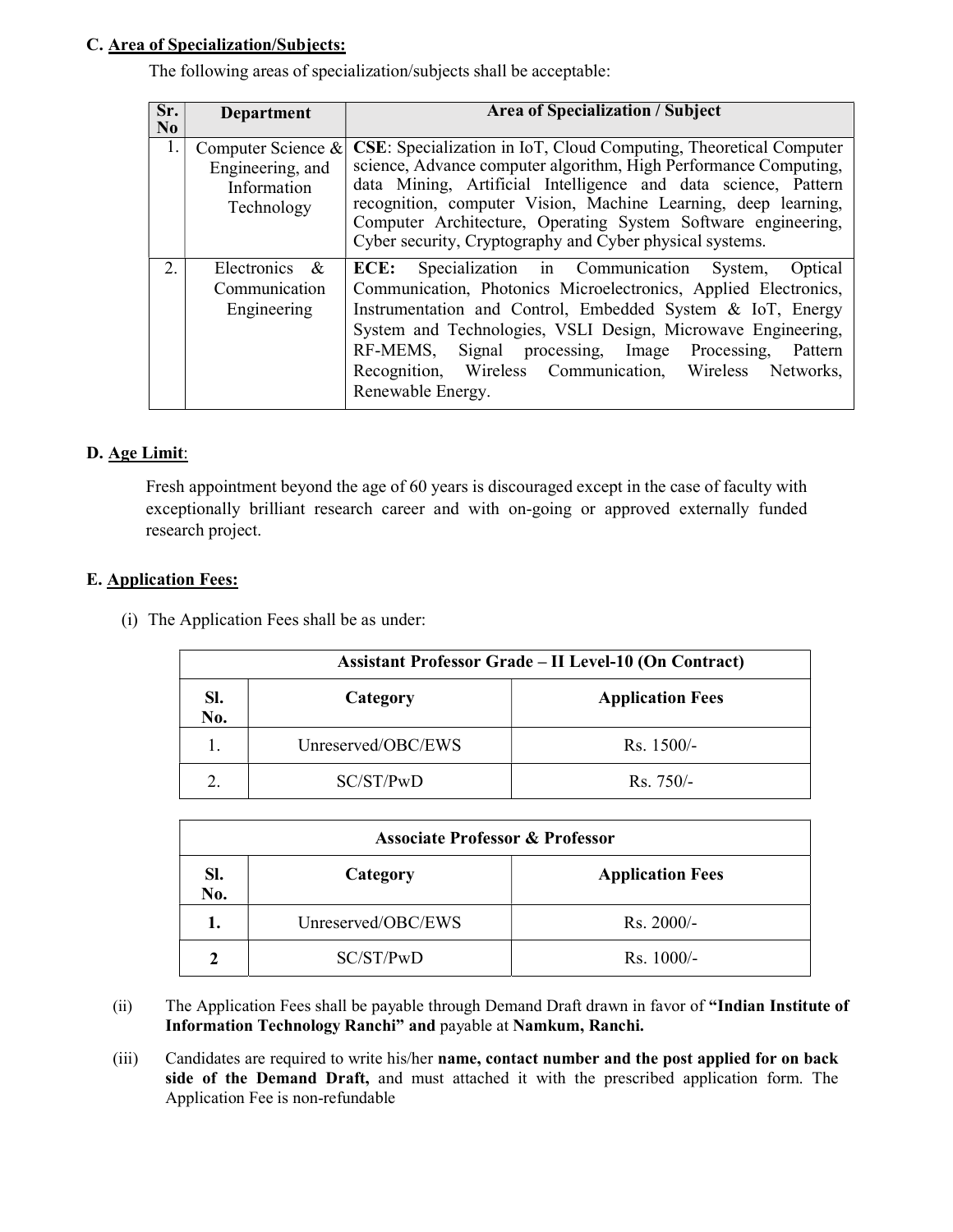# 1. General Information & Instructions:

- 1. All recruitment and pay-fixation shall be done by the Board of Governors (BoG) of the Institute only on the recommendations of duly constituted Selection Committees. The decision of the Appointing Authority shall be final. There shall be no scope of fixing of altering pay (Pay in pay-band or grade pay) outside the Selection Committee. The selection committee shall be the only entity empowered to consider the past services and qualifications of a candidate.
- 2. Probation period for Associate Professor and Professor is one year. There is no probation period for Assistant Professor (G-II) level - 10
- 3. The Institute reserves the right to reject any/all application(s) without citing any reason at any stage of processing.
- 4. The Institute reserves the right to increase or decrease the number of posts to be filled.
- 5. No TA/DA will be paid for attending the Interview.
- 6. The applications are to be submitted in hard copies and only in the prescribed format available at the institute website.
- 7. The Application Form shall not be supplied on request. The candidates are advised to download the same from Institute Website. **www.iiitranchi.ac.in.** The copy of the application form duly signed and enclosed with the self-attested photocopies of certificates/testimonials, etc., should reach to The Registrar, Indian Institute of Information Technology Ranchi, Science & Technology Campus, Namkum, Ranchi-834010 by Speed Post/Registered Post on or before 14/07/2022 up to 5:00 PM super scribing on the cover "Application for the post of Assistant Professor/Associate Professor/Professor in the Department of  $\Box$  vide advt. no. ".Applications will not be received in any other mode of deliveries (e.g. hand delivery). All applications which are not in prescribed form / without relevant supporting enclosures / received after the last date / without application fees will be outrightly rejected. No correspondence shall be entertained in this regard. Interim correspondence will also not be entertained.
- 8. Institute will not be responsible under any circumstances for any type of postal delay/loss of application form.
- 9. Candidates serving in Govt. / Semi Govt. / PSUs / Universities / Centrally Funded Educational Institutions / Institutes of National Importance / Autonomous Institutions should send their applications either THROUGH PROPER CHANNEL or should furnish NO OBJECTION CERTIFICATE from the Competent Authority at the time of interview. They can, however, send advance copy of application form within specified time. Without NOC, candidate shall not be allowed to appear before the interview.
- 10. The date for determining eligibility of candidates in every respect shall be the closing date for receipt of application form.
- 11. Candidates are required to submit the formula / supporting documents for conversion of CGPA/GPA into percentage approved by the appropriate authority.
- 12. Institute reserves the right to set higher norms/qualifications to short list the number of candidates. Mere possession of minimum eligibility qualification does not entitle a candidate to be called for interview.
- 13. Candidates who wish to apply for more than one post should apply separately for each post in the prescribed application form with requisite application fees along with each application.
- 14. Institute also reserves the right of rejecting any or all the applications without assigning any reasons therefore of.
- 15. Names of short-listed candidates shall be displayed on the Institute website. Candidates are advised to visit the IIIT Ranchi website **www.iiitranchi.ac.in** regularly.